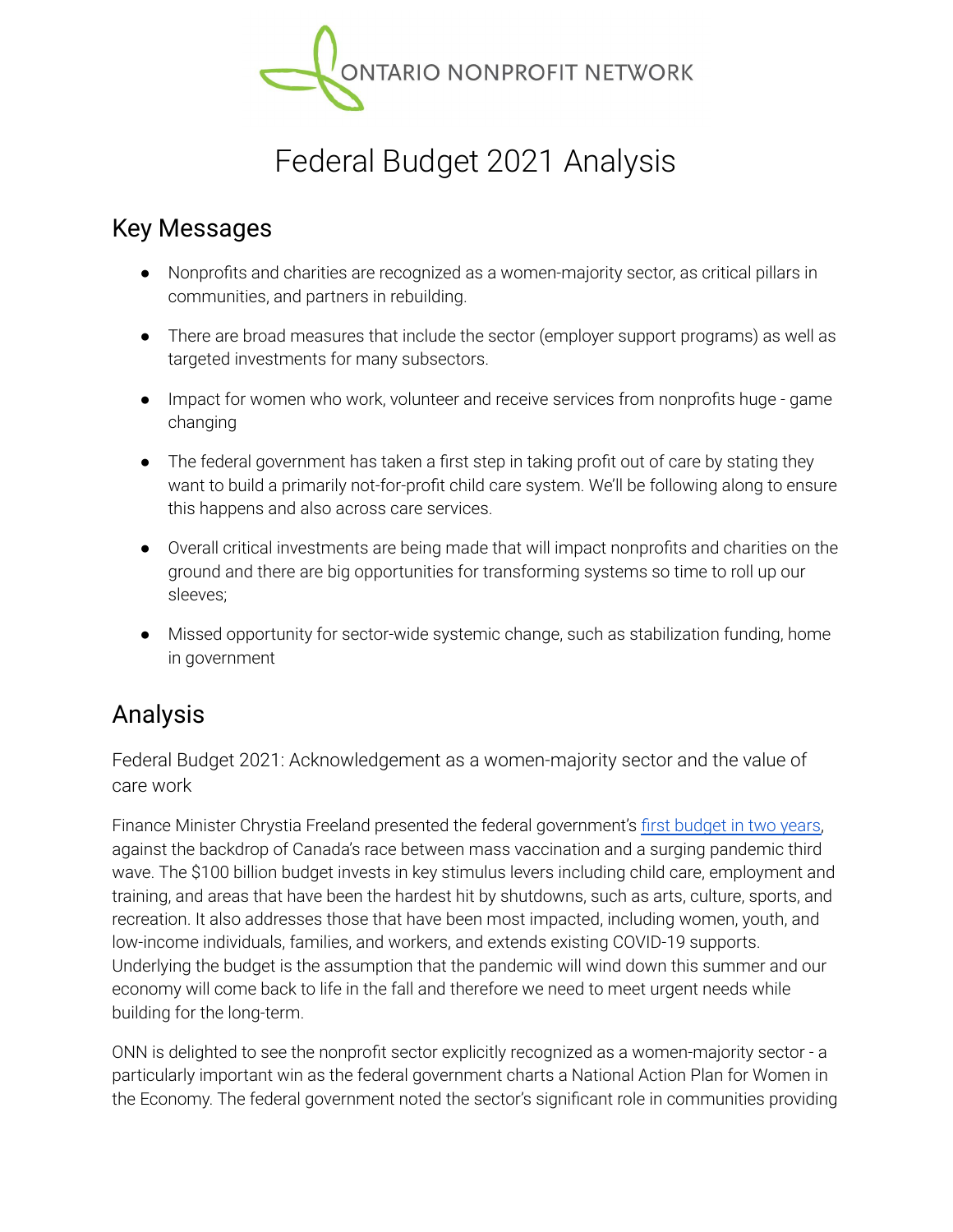

vital services, and acknowledged that the sector has also faced hardship. The budget showed the first step to valuing care work, with a note that care work is the backbone of the economy and is just as important as physical infrastructure.

Key budget wins for the sector include:

- \$30 billion to build a **national "primarily nonprofit" child care system**.
- \$400 million for a **Community Services Recovery Fund** to help nonprofits and charities adapt and modernize so they can better support economic recovery in communities.
- \$200 million this year to establish a new **Black-led Philanthropic Endowment Fund**.
- \$25 million per year this year and next to renew the **Investment Readiness Program** for cooperatives and nonprofit social enterprises and launch the Social Finance Fund later this year with \$220 in the first two years.
- Sustaining temporary changes to **Employment Insurance (EI)** and announcing a \$3.9 billion funding increase and targeted consultations for modernization.

On top of the Community Services Recovery Fund, there is significant funding on the table for nonprofits through broad (e.g., Canada Recovery Hiring Program) and targeted measures. This includes funding for energy retrofit work, capacity building for Black-led nonprofits, restarting arts and culture industries, training workers and developing workforce solutions, services to combat gender-based violence, home care, nonprofit community housing providers, responding to the Missing and Murdered Indigenous women and girls inquiry, food security, employee ownership trusts, and kick-starting sports and recreation.

The federal government has taken a first step in taking profit out of care by stating they will build a "primarily nonprofit child care system". Minister Freeland shared recently with [CBC](https://www.cbc.ca/listen/live-radio/1-63-the-current/clip/15838176-chrystia-freeland-federal-budget-fighting-covid-19s-third-wave) that, "when it comes to our elders and also the very youngest Canadians, the people who are least able to speak up for themselves and advocate for themselves, I think we that should have a strong bias for not-for profit care and the not-for-profit system and that is an approach that will also be reflected in our own approach to early learning and child care". Ensuring this massive growth is not in for-profit, [financialized](https://healthydebate.ca/opinions/dangers-financialized-long-term-care), or [big-box](https://www.theguardian.com/business/2013/nov/01/busy-bees-nursery-buyout-ontario-teachers-plan) chains is crucial. There is a direct link between the nonprofit business model, care work wages, and the quality of service, something the pandemic has highlighted all too well. The federal government can begin to take profit out of care by ensuring access to capital and operational grants to build and expand care services are not open to for-profits. They can also make a commitment to valuing care workers by dedicating their funding envelopes to enhancing wages, so care work is decent work. We'll be following along and looking for continued resolve on this front.

For the majority of nonprofits whose revenues come in the form of earned income, the movement on the Social Finance Fund is overdue but [significant.](https://sisfs.ca/) And there's an important connection between the child care investment and the ramp up of repayable financing for the sector: Quebec's social economy grew by leaps and bounds with the introduction of their child care system, as nonprofit and cooperative enterprises flourished under the program. Similarly, new federal child care dollars (and long-term care dollars) could be the spark to enable Ontario's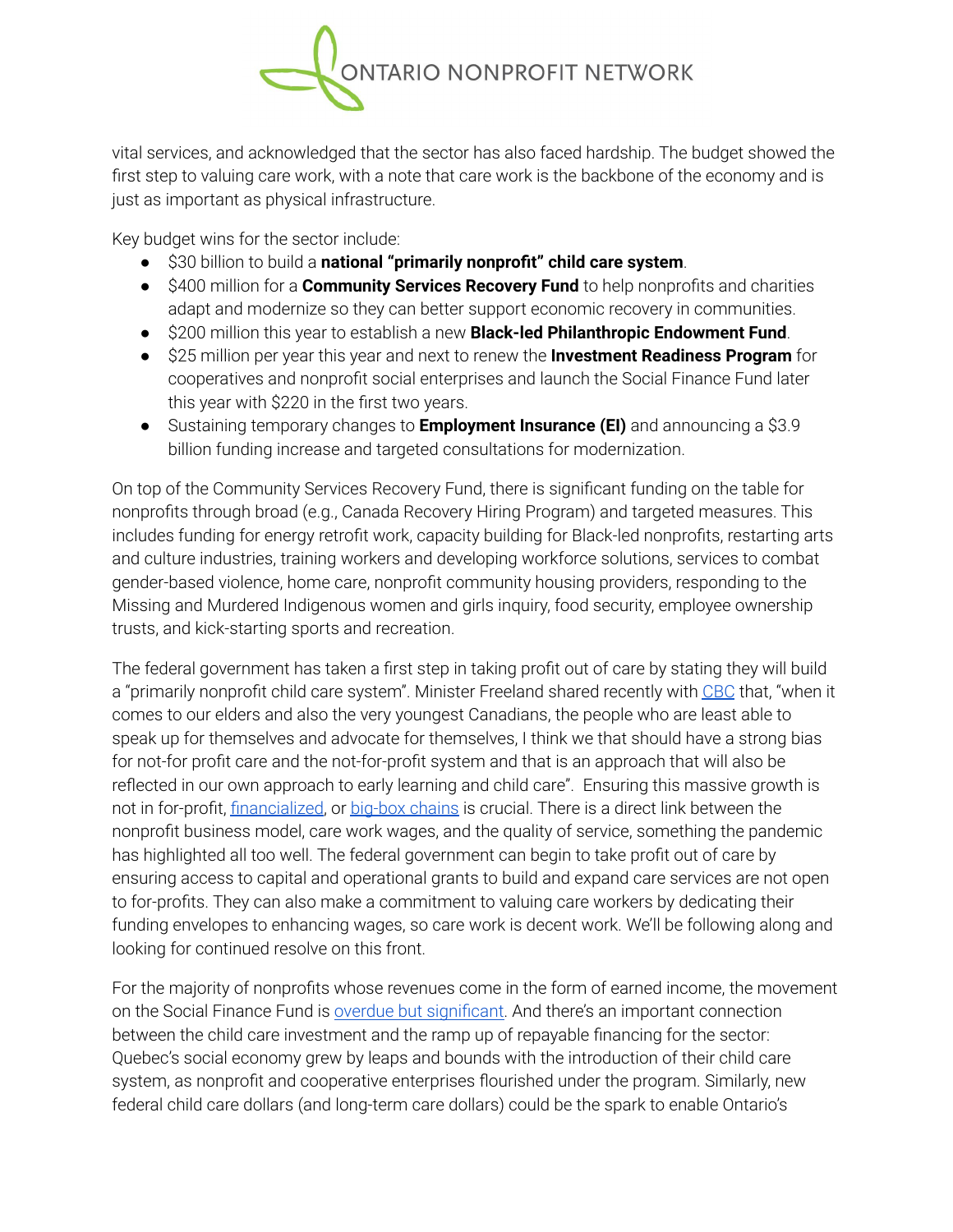

neglected social enterprise sector to finally benefit from investment- assuming the feds hold firm on "primarily nonprofit" and fix the outdated regulatory [environment](https://theonn.ca/our-work/our-regulatory-environment/public-benefit-nonprofits/income-tax-act/) at the same time. Moreover, the \$87 million to diversify federal government procurement (i.e., purchase goods and services from more Indigenous-owned, Black-owned, women-owned, and social enterprises) was underwhelming in the context of the government's overall spending. The investments in affordable housing are modest compared to the scale of need- both social value procurement and the nonprofit/cooperative housing sector (new build and retrofits) are opportunities to grow nonprofit enterprise. There also was a lack of investment in programs for urban Indigenous people and friendship centres, as noted by the National [Association](https://www.nafc.ca/en/news-media/press-release-2021-federal-budget-under-delivers-for-urban-indigenous-people) of Friendship Centres.

The child care announcement is a game changer. ONN welcomes this investment with its threefold implications for the sector: a majority of sector workers rely on child care to come to work, it is a significant source of employment for women itself, and a significant portion of child care in Ontario and Canada is currently delivered by nonprofits. However, child care responsibility is shared by federal and provincial/territorial/Indigenous jurisdictions and given the fraught relationship with some provinces/territories looking for significant health transfers instead or wanting child care money with no strings attached, Ontario nonprofits will need to advocate. The sector must ensure these big gains happen as intended and that no child care money is left on the table.

# Sub-sector Impacts

# ACCESSIBILITY

- \$100 million over 2 years starting this year for the Enabling Accessibility Fund (through ESDC) to **offset the costs of renovations, retrofits, and accessible technologies** in workplaces in nonprofits, women's shelters, child care centres, and Indigenous organizations.
- \$29.2 million over two years, starting this year, to ESDC for the **Enabling Accessibility Fund** to support child care centres rentrofits.

#### ANTI-RACISM

- \$200 million this year to establish a new **Black-led Philanthropic Endowment Fund** which will be led by Black Canadians and create a sustainable source of funding to improve social and economic outcomes in Black communities. *(Note that these dollars will need shared [platforms](https://theonn.ca/our-work/our-regulatory-environment/shared-platforms/) if they are to reach grassroots groups and other non-charitable organizations.)*
- \$100 million this year to the **Supporting Black Canadian Communities Initiative** which supports capacity building for Black-led nonprofits.
- \$11 million over 2 years starting this year to **expand the work of Canadian Race Relations Foundation**.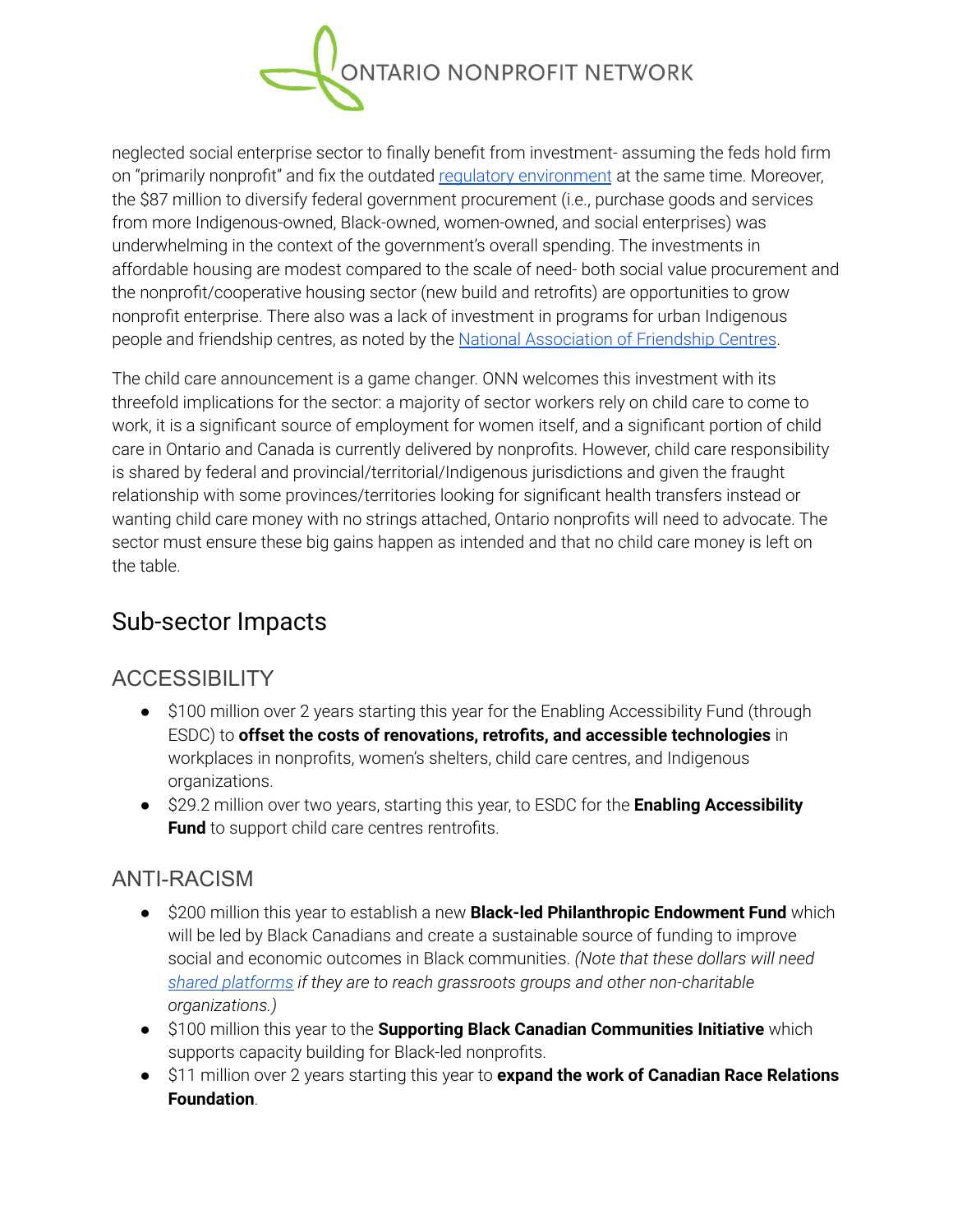

- \$21.5 million over 5 years starting this year for a **Racialized Communities Legal Support Initiative** that would support organizations that provide free public legal education and information as well as legal services and advice to racialized communities.
- \$2 million this year for **Communities at Risk: Security Infrastructure Program** which funds nonprofits working with communities at risk of hate-motivated crimes.

# ARTS AND CULTURE INDUSTRIES

- \$200 million through regional development agencies to **support major festivals.**
- \$200 million through Canadian Heritage to **support local festivals, community cultural events, outdoor theatre performances, heritage celebrations, local museums, amateur sport events, and more**.
- \$49.6 million over 3 years starting this year for the Building Communities Through Arts and Heritage Program, the Canada Arts Presentation Fund, and the Celebration and Commemoration Program.
- \$17.2 million this year to the National Arts Centre to address COVID-19 financial pressures and support artists. An additional \$6 million over 2 years starting this year to **support collaborations with equity deserving groups** to help relaunch the performing arts sector.

# GENERAL COVID-19 RELIEF MEASURES

- **Canada Emergency Wage Subsidy** extended till September 25, 2021; the subsidy rate will decrease beginning July 4, 2021.
- **Rent Subsidy and Lockdown support** extended until September 25, 2021; the subsidy rate will decrease beginning July 4.
- **New Canada Recovery Hiring Program** (subsidy) to help businesses hire more workers between June and November 2021 who continue to experience decline in revenues relative to before the pandemic.
- **Canada Recovery Benefit** extended for 12 additional weeks; first 4 weeks will pay out at \$500 a week, while the remaining at \$300 a week.
- **● Canada Recovery Caregiving benefit** extended for an additional 4 weeks.

# CHILD CARE

- Federal government will work with provincial, territorial, and Indigenous partners to build a **Canada-wide, community-based system of quality child care.**
- **\$30 billion over the next 5 years**, and \$8.3 billion ongoing, for Early Learning and Child Care and Indigenous Early Learning and Child Care (ELCC). A minimum of \$9.2 billion per year ongoing will be invested in ELCC starting in 2025-2026
- Working with provinces and territories to **support primarily nonprofit child care providers to grow-quality spaces across the country**
- Goals:
	- **\$10-a-day child care** within the next 5 years.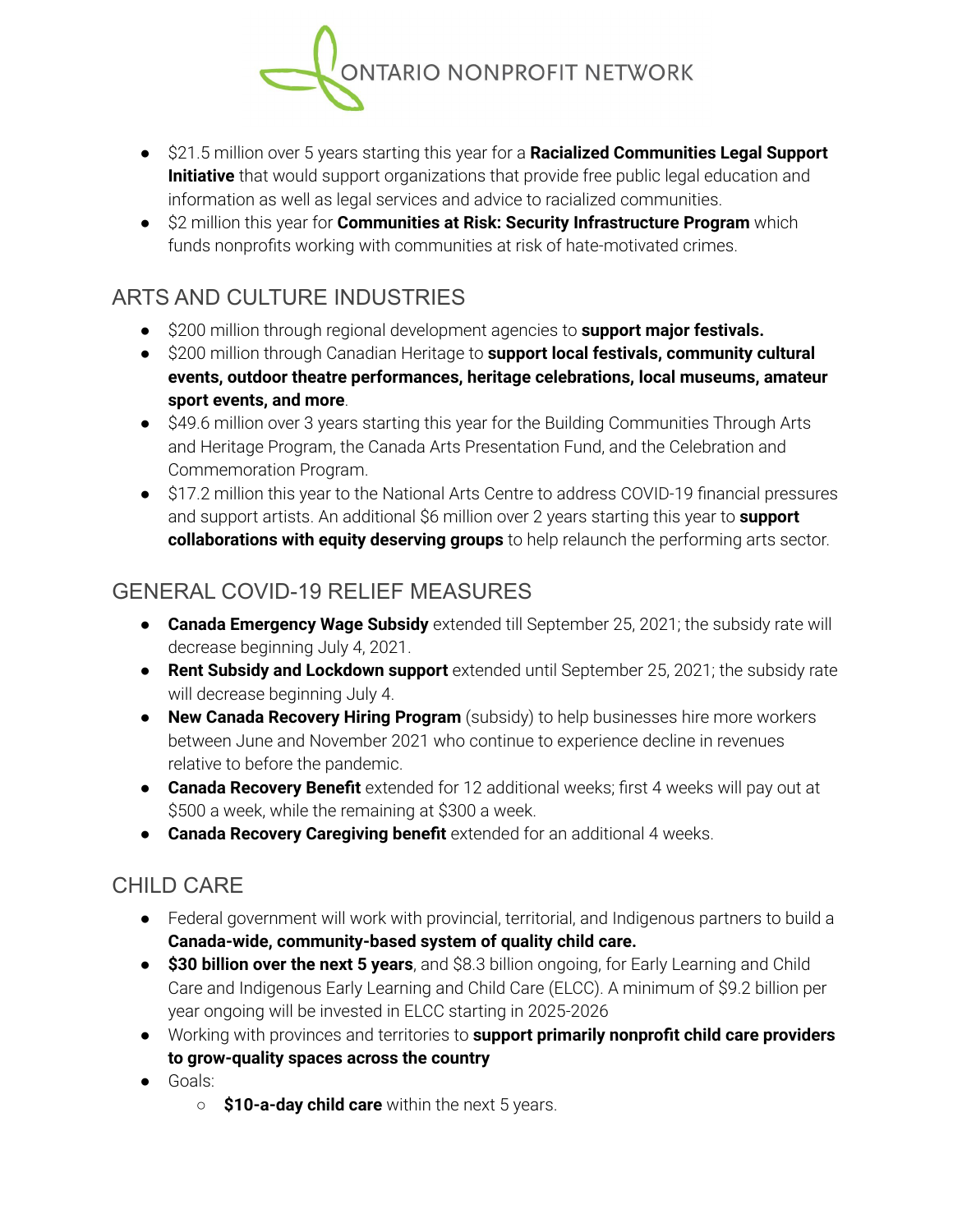

- **○ 50 per cent reduction in average child care fees by the end of 2022.**
- Ongoing **annual growth in quality affordable child care spaces** across the country
- Meaningful progress in **improving and expanding before and after school care**
- Up to \$27.2 billion over 5 years starting this year will bring the **federal government to a 50/50 share of child care costs with provinces and territories**. In year 6, future funding will be determined based on an understanding of needs and progress achieved as part of this initial plan.
- \$2.5 billion over the next 5 years starting this year to ensure more **Indigenous families have access to high-quality programming**, up to 3,300 new spaces, support before and after-school care for First Nations children on reserves, repair and renovate existing infrastructure, to build and maintain new centres in additional communities. Funding to increase by 3 per cent each year starting in 2027-2028.
- \$34.5 million over 5 years starting this year, to ESDC for the new **Federal Secretariat on Early Learning and Child Care**.
- **Tabling federal ELCC legislation** in fall 2021 to enshrine the principles of a Canada-wide child care system in law.
- \$118.4 million over 2 years starting this year, for ESDC to expand federal investments in after-school programming support for **national and local after-school organizations**.

#### CLIMATE CHANGE AND ENVIRONMENT

- \$8.7 billion over 5 years for **environmental and climate initiatives,** including \$779 million over 5 for homeowner energy retrofits (via Canada Mortgage and Housing Corporation interest-free loans).
- Develop and apply a **climate lens** for federal government decision-making (\$36.2M over 5 years).
- **Federal green bond** with an expected \$5 billion initial offering.
- Almost \$500 million reinvestment in the Chemicals Management Plan for evaluation and **management of toxic chemicals.**
- **●** \$6 billion in financial support and new tax credits for **high-emitting sectors.**
- Almost \$4 billion over five years for **land and oceans protection.**
- \$1.4-billion for the **Disaster Mitigation and Adaptation Fund**, which finances natural infrastructure projects.
- \$491 million over six years for **high-frequency passenger rail** in the Toronto to Quebec City corridor.
- \$27.5 million over five years, and \$6.1 million ongoing, to create a **census to help monitor environmental trends** and support evidence-based decision-making.

#### EMPLOYMENT AND TRAINING PROGRAMS

● \$960 million over 3 years starting this year to ESDC for a **Sectoral Workforce Solutions** program. Through sector associations and employers funding would help design and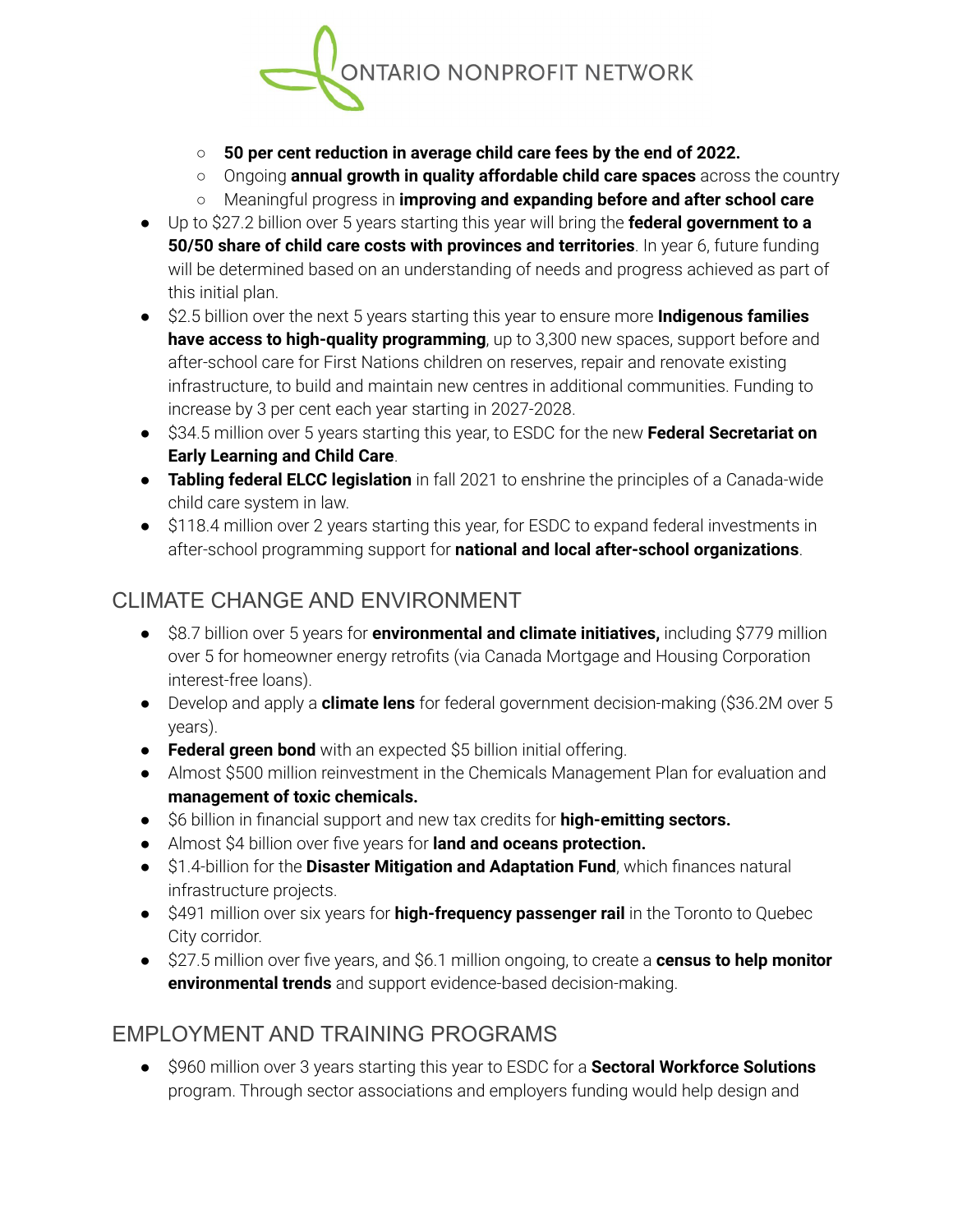

deliver training that is relevant to the needs of small-medium sized businesses and their employees. (e.g., PSWs, clean energy, construction). The program will ensure that 40 per cent of supported workers are from underrepresented groups.

- \$298 million over 2 years beginning this year to ESDC for a Skills for Success program that would help Canadians at all skill levels improve their foundational and transferable skills. It could go to **community organizations to support their employees or clients they serve.**
- \$55 million over 3 years starting this year, to ESDC for a **Community Workforce Development** program to support communities in connecting employers with training providers to upskill and reskill jobseekers.
- Allowing **secondary earners to exclude** up to \$14,000 of their working income when income-testing for the Canada Workers' Benefit.
- \$15 million over two years to extend the **Racialized Newcomer Women Pilot** initiative, which will continue to improve their employment outcomes and career advancement.

# GENDER EQUITY

- \$601.3 million over 5 years starting this year to advance towards a new **National Action Plan to End Gender-Based Violence.**
- \$200 million over 2 years starting this year for Women and Gender Equality Canada (WAGE) to **support gender-based violence organizations** and \$14 million over 5 years starting this year to establish a **National Action Plan to End Gender-Based Violence Secretariat**.
- \$105 million over 5 years starting this year for WAGE to **enhance its Gender-Based Violence Program**.
- \$55 million over 5 years starting this year to WAGE to **bolster the capacity of Indigneous women and 2SLGBTQQIA+ organizations**.
- \$30 million over 5 years starting this year to WAGE for **crisis hotlines.**
- \$20 million over 5 years starting this year to the Canadian Institutes of Health Research to support a new **National Institute for Women's Health Research.**
- \$15 million over 3 years starting this year to the Department of Women and Gender Equality Canada (WAGE) for a new **LGBTQ2 Projects Fund** dedicated to supporting community-informed initiatives to overcome issues facing the community.
- \$11 million over 5 years starting this year to WAGE for **gender-based violence research and knowledge mobilization**.
- \$7.1 million over 3 years starting this year to Canadian Heritage for the **LGBTQ2 Secretariat.**

# HEALTH AND LONG-TERM CARE

- \$4 billion one-time top-up to **Canada Health Transfer** which was already announced.
- \$3 billion over 5 years starting next year to Health Canada to support provinces/territories in ensuring **standards for long-term care** are applied and permanent changes are made.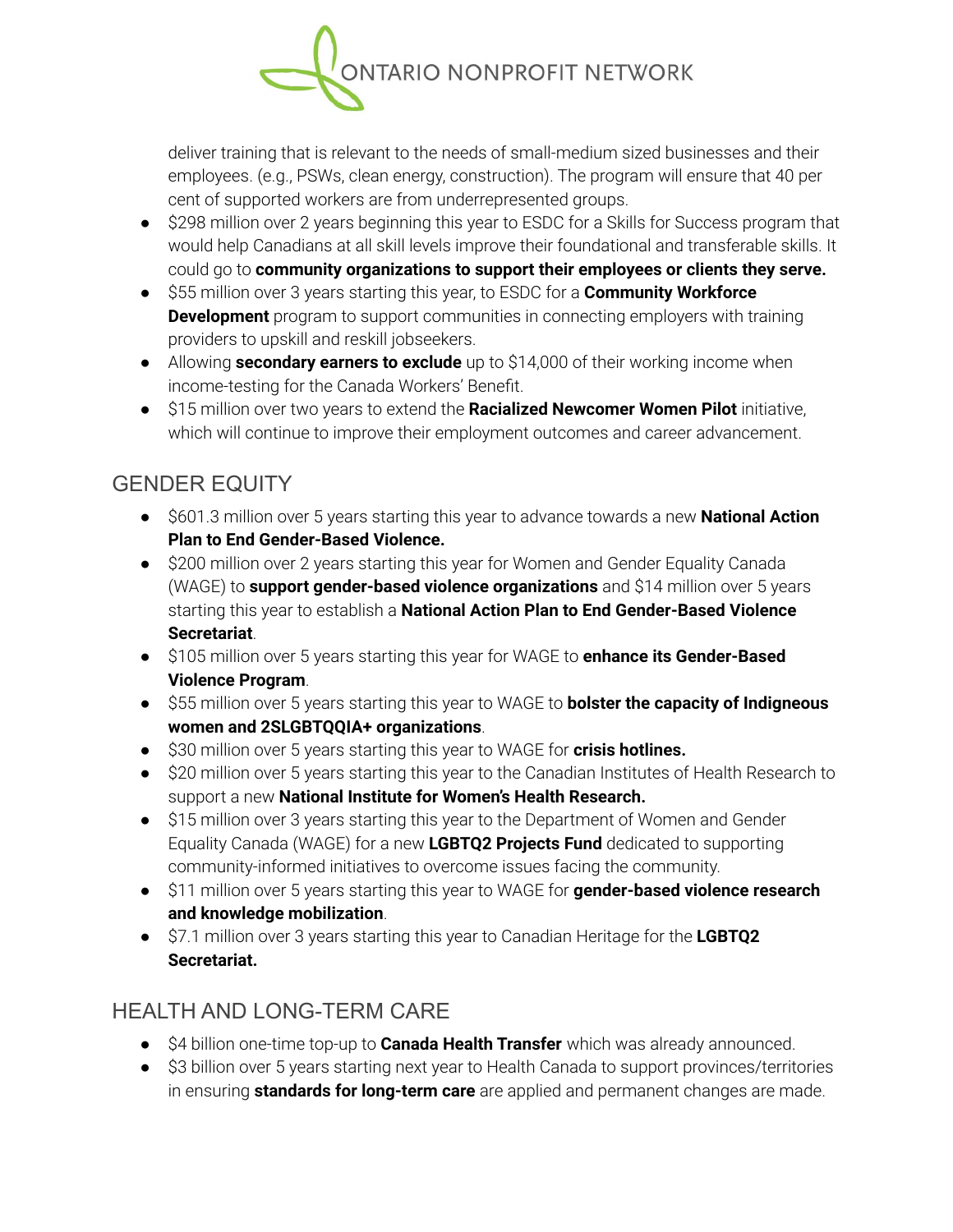

- \$90 million over three years starting this year for ESDC to launch the **Age Well at Home Initiative** which will assist community-based organizations in providing practical support that helps low-income and vulnerable seniors age in place.
- \$45 million over 2 years starting this year to Health Canada, Public Health Agency of Canada, and the Canadian Institutes of Health Research to help develop **national mental health service standards.**
- \$45 million over 3 years, starting this year to Health Canada to fund community-based organizations that help make **sexual and reproductive health care information and services** more accessible for vulnerable populations.
- \$29.8 million over 6 years starting this year to Health Canada to advance a **palliative care strategy**.

# HOUSING AND ECONOMIC DEVELOPMENT

- \$2.5 billion over 7 years starting this year to Canada Mortgage and Housing Corporation (CMHC) - in part - for the **Rapid Housing Initiative**, the **Affordable Housing Innovation Fund**, and to **support community housing providers** that deliver long-term housing.
- \$567 million over 2 years, starting next year, for the **Reaching Home initiative**.
- \$250 million, with \$200 million this year, under the National Housing Co-Investment Fund to support the construction, repair, and operating costs of almost **560 units of transitional housing and shelter spaces for women and children fleeing violence.**

# INCOME SECURITY

- Proposing to increase Old Age Security for 75+ seniors beginning next year.
- **Canada Workers benefit** income level threshold to be raised to \$32,000.

# INDIGENOUS PROGRAMS

- \$2.2 billion over 5 years starting this year to help build a **safer, stronger, and more inclusive society for Indigenous women and girls** and in response to the MMIWG inquiry.
- \$1.4 billion over 5 years starting this year to **maintain essential health care services** for First Nations and Inuit.
- \$1.2 billion this year to support the **COVID-19 response in Indigneous communities** which includes topping-up the Indigenous community Support Fund.
- \$597.6 million over 3 years starting this year for a **distinctions-based mental health and wellness strategy** with First Nations, Inuit, and the Métis Nation.

# SOCIAL SERVICES

● \$140 million this year to top up the **Emergency Food Security Fund and Local Food Infrastructure Fund.**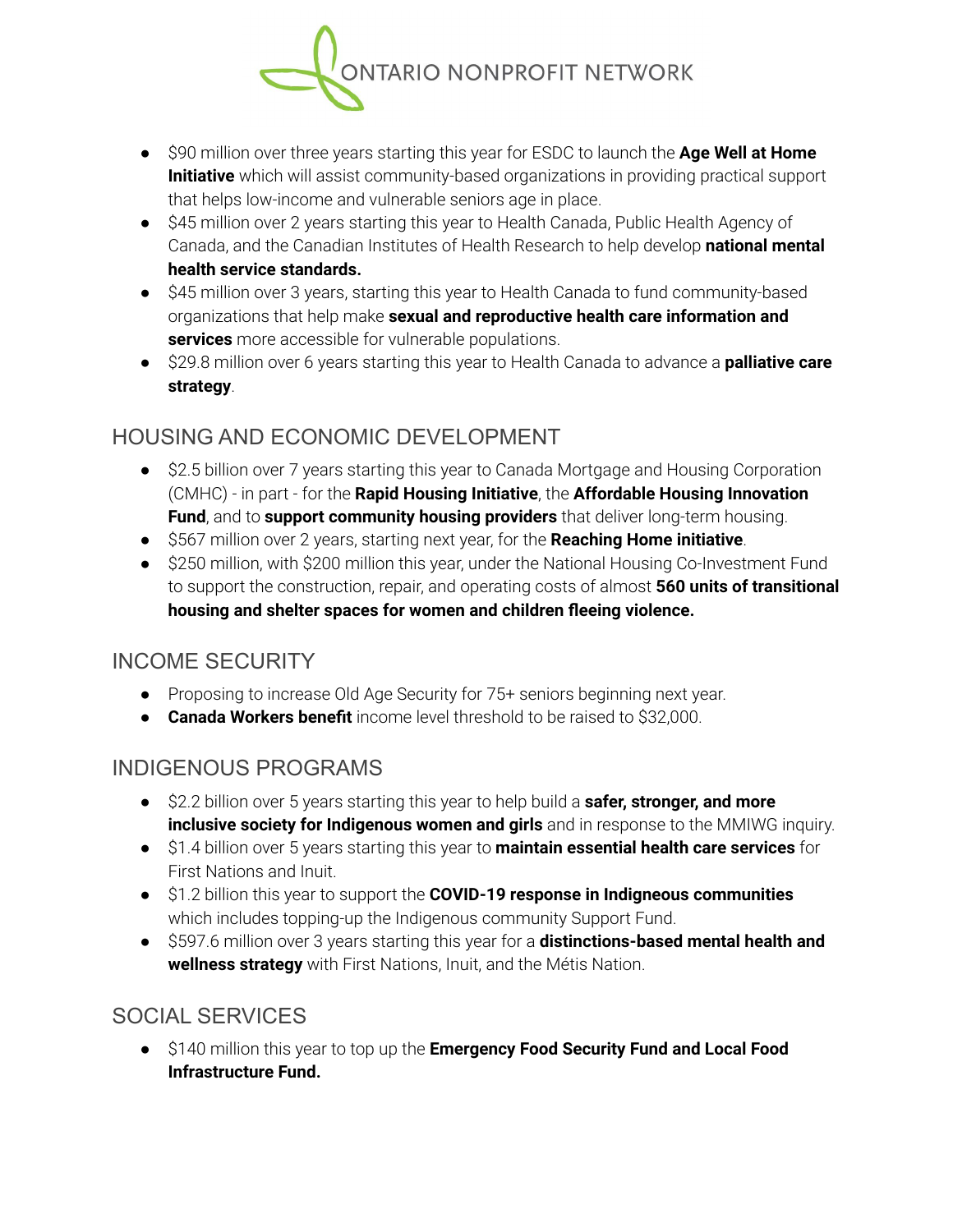

- \$116 million over 2 years starting this year for the **Substance use and Addictions** program to support innovative approaches to harm reduction, treatment, and prevention at the community level.
- \$49.5 million over 3 years starting this year to ESDC to support community-based organizations providing **migrant worker-centre programs and services**.
- \$15.4 million over 2 years starting this year to the Public Health Agency of Canada to work with partners to support the creation of a **national autism strategy**.

# SOCIAL ENTERPRISES AND COOPERATIVES

- Aside from the Social Finance initiatives mentioned above, the Government of Canada will engage with stakeholders to examine barriers to creating **employee ownership trusts** in Canada and how workers and owners of private business could benefit from the use of employee ownership trusts. (*Note that Employee Ownership Trusts are not the [same](https://project-equity.org/learn-about-employee-ownership-options/) as worker [co-operatives](https://project-equity.org/learn-about-employee-ownership-options/), but can be democratically controlled by workers.)*
- \$146.9 million for the **Women Entrepreneurship Strategy**.
- \$51.7 million over 4 years for the **Black Entrepreneurship Program**.

#### SPORTS AND RECREATION

- \$300 million over 2 years starting this year, to Canadian Heritage to establish a **Recovery Fund for Heritage, Arts, Culture, Heritage and Sports Sectors**.
- \$80 million over 2 years starting this year to Canadian Heritage to remove barriers to participating in sports programming and to **help community organizations kick-start local organized sports** that are accessible to all.

# What others are saying

Association of [Municipalities](https://www.amo.on.ca/advocacy/strategic-priorities/federal-budget-highlights-revised-covid-19-measures-and-red-tape-bill) of Ontario [Imagine](https://imaginecanada.ca/en/360/federal-budget-makes-strides-nonprofits-and-charities?utm_content=buffer1f267&utm_medium=social&utm_source=twitter.com&utm_campaign=buffer) Canada **[Cardus](https://www.cardus.ca/news/news-releases/statement-regarding-federal-budget-2021/)** Canadian Labour [Congress](https://canadianlabour.ca/budget-2021-canadas-unions-welcome-crucial-funding-for-childcare-skills-training-and-15-federal-minimum-wage/) Canadian Women's [Foundation](https://canadianwomen.org/blog/canadian-womens-foundation-welcomes-federal-budget-2021/) **[CCPA](https://monitormag.ca/articles/budget-2021-analysis-does-it-deliver)** Child Care Now / Ontario [Coalition](https://timeforchildcare.ca/2021/04/19/federal-budget-a-historic-turning-point-for-accessible-affordable-high-quality-early-learning-and-child-care-across-canada/) for Better Child Care Conseil de la [coopération](https://mailchi.mp/cco/budget_21-22) de l'Ontario [Cooperative](https://chfcanada.coop/housing-co-ops-welcome-bold-investment-in-childcare-alongside-measures-to-help-address-homelessness-and-provide-rental-assistance/) Housing Federation of Canada David Suzuki [Foundation](https://davidsuzuki.org/press/budget-2021-invests-in-addressing-climate-and-nature-emergencies-canadas-long-term-resiliency/) [Environmental](https://environmentaldefence.ca/2021/04/19/statement-tim-gray-executive-director-2021-federal-budget/) Defence Fraser [Institute](https://www.fraserinstitute.org/article/federal-stimulus-spending-will-likely-arrive-late-with-minimal-benefits) Food Banks Canada on National Child Care [Program](https://twitter.com/foodbankscanada/status/1384246465271242755)